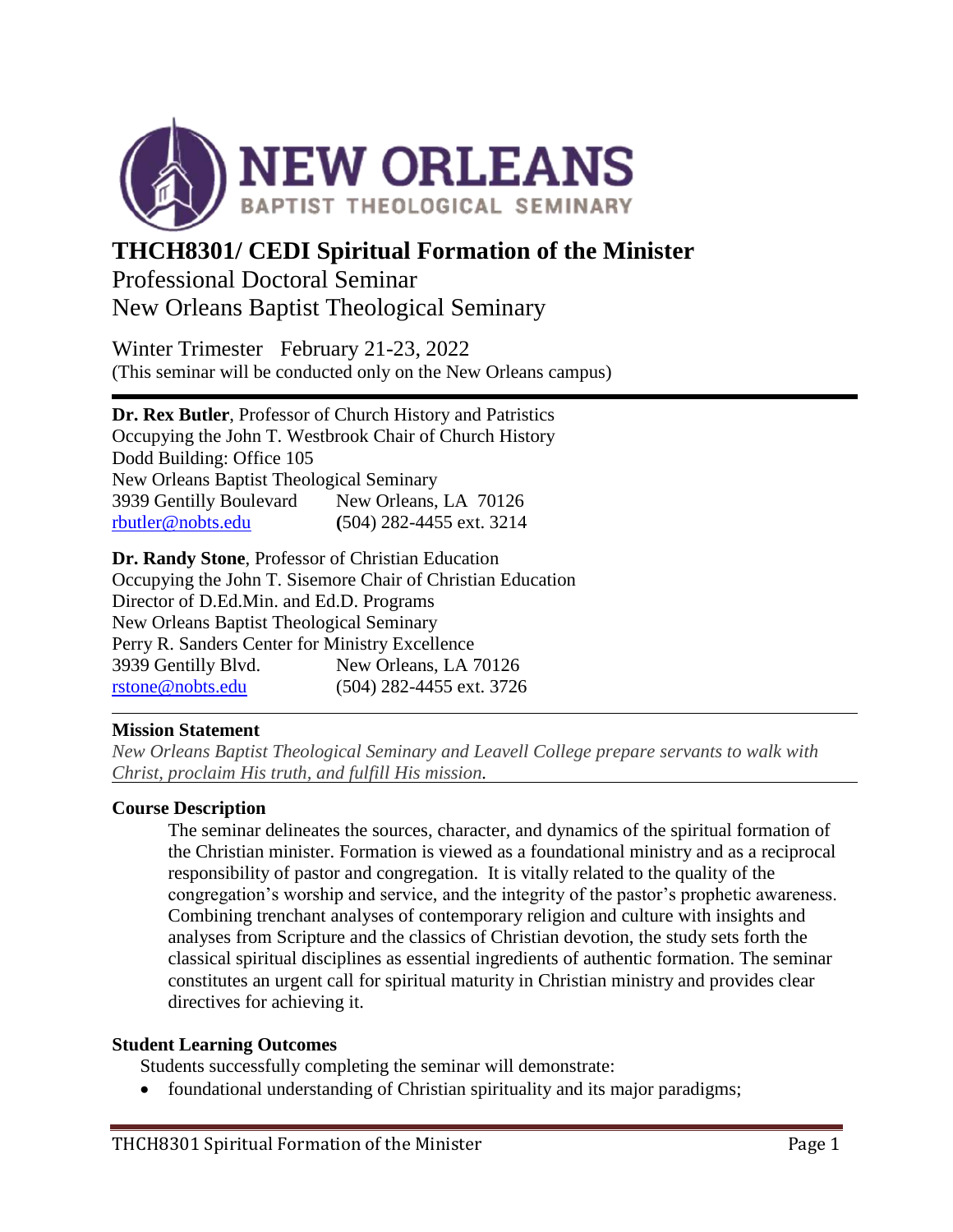- application of personal spiritual formation principles and practices by:
	- o Journaling while practicing selected spiritual disciplines
	- o Responding to reflection and application questions presented in the textbooks
	- o Writing a personal spiritual growth plan
	- o Identifying and presenting concepts and practices discerned from the assigned textbooks.
- ability to communicate the value and principles of spiritual formation in the local ministry context through writing an interview report, reflection paper and personal growth plan.

# **Textbooks**

.

NOTE: Not all textbooks will be required by each participant in the class. Some books are assigned to specific individuals or groups. Review the list of assignments before purchasing textbooks.

Each student is to read the following textbooks and to be prepared to integrate their content into seminar discussions and presentations:

# *Required Texts:*

- Foster, Richard J. and James Bryan Smith, eds. *Devotional Classics: Selected Readings for Individuals and Groups.* Rev. edition*.* San Francisco, CA: HarperOne, 2005.
- Issler, Klaus. *Living into the Life of Jesus: The Formation of Christian Character*. Downers Grove, IL: InterVarsity Press. 2012.

# *You will be assigned one of the following classical texts. (read and report)*

- Bonhoeffer, Deitrich. *The Cost of Discipleship*. Translated by R. H. Fuller. New York: Macmillan, 1963.
- Foster, Richard J. *Prayer: Finding the Heart's True Home.* San Francisco, CA: HarperOne, 1992.
- Liddell, Eric. *The Disciplines of the Christian Life*. Nashville, TN: Abingdon Press, 1985.
- Muller, George. *The Autobiography of George Muller*. New Kensington, PA: Whitaker House, 1984.
- Packer, James I. *Knowing God*. Downers Grove, IL: InterVarsity, 1973.
- Willard, Dallas. *The Spirit of the Disciplines: Understanding How God Changes Lives.* New York: Harper & Row, 1988.

# *You will be assigned one of the following contemporary or practical texts. (read and report)*

- Bridges, Jerry. *The Practice of Godliness*. Colorado Springs: NavPress, 1983.
- Chandler, Diane J. *Christian Spiritual Formation: An Integrated Approach for Personal and Relational Wholeness*. Downers Grove, IL: IVP Academic, 2014.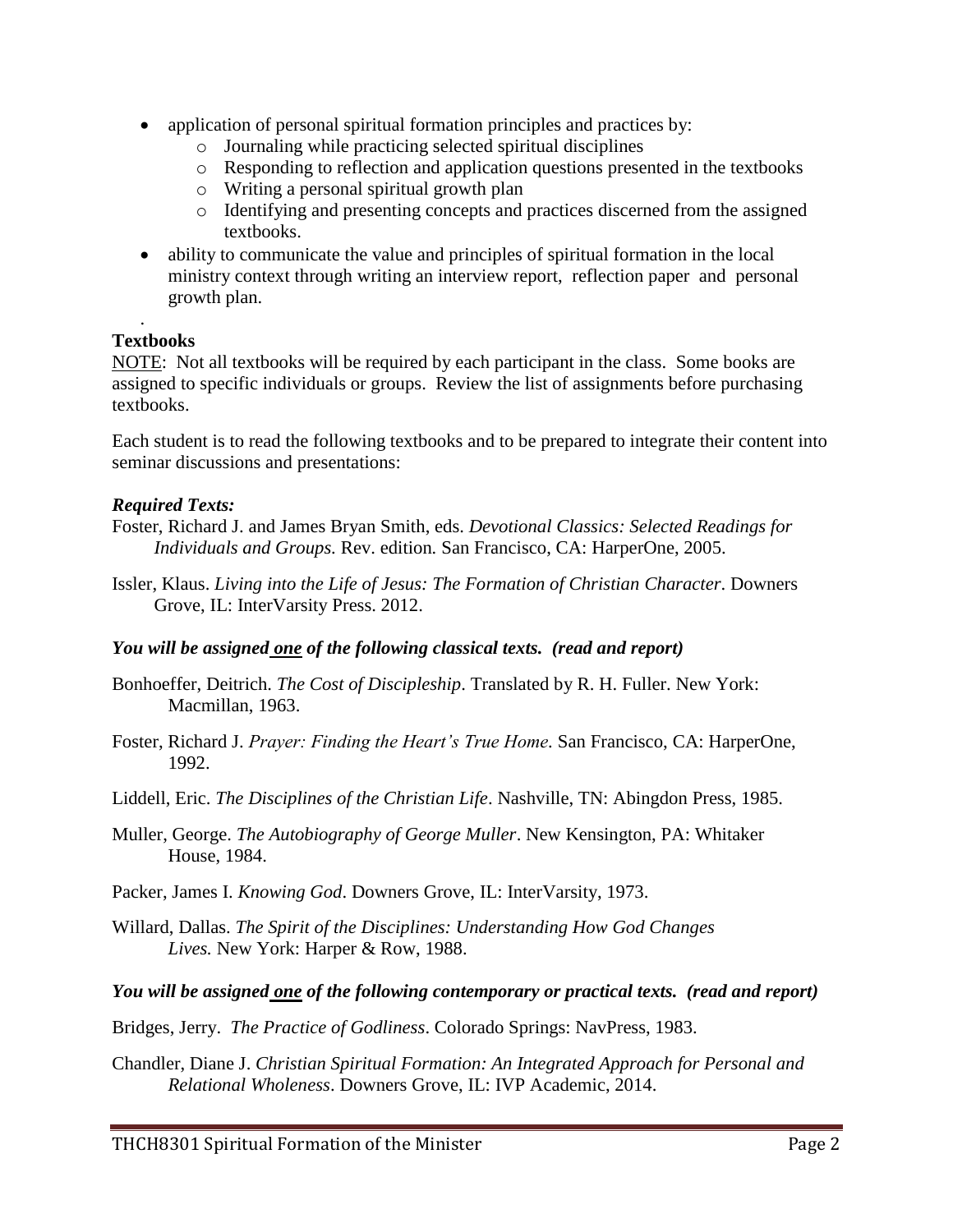- Mulholland, M. Robert Jr., Ruth Haley Barton. *Invitation to a Journey: A Road Map for Spiritual Formation.* Downers Grove, IL: Intervarsity Press, 2016
- Peterson, Eugene H. *Subversive Spirituality.* Grand Rapids, MI: Wm. B. Eerdmans Publishing Company, 1997.
- Scazzaro, Peter. *Emotionally Healthy Spirituality*. Grand Rapids, MI: Zondervan, 2017.
- Shiflett, Diana. *Spiritual Practices in Community: Drawing Groups into the Heart of God*. Downers Grove, IL: InterVarsity Press, 2018.

#### **Before the Seminar:**

- **1. Primary Textbook Reading and Response**: You will read the primary textbooks in their entirety. Be prepared to participate in a dialog/conversation concerning the Foster and Issler texts.
	- a. Presentations: Each student will present the content and implications of an assigned segment from one of the primary textbooks. Assignments will be made by **December 1, 2021**. Students will be expected to succinctly present the main ideas, ask relevant questions, and generate group dialogue. Use the time in discussion primarily not content presentation. Assume that all students have read your book summary and expect responses.
	- b. As you read *Living into the Life of Jesu*s answer the questions at the end of each chapter. Submit a paper detailing a thoughtful response to each question. The assignment will be confidential and seen only by the faculty leader. You should also be prepared to participate in a class discussion about the content and personal reaction to the text. Total page count is determined by individual responses. Write the question followed by the answer in paragraph form using  $1\frac{1}{2}$  spacing (for this assignment.) A header with Name, Assignment, Seminar, and Date may be substituted for the title page. **Due Date: Feb 18, 2022**

# **2. Secondary Book Summaries**: **Due Date: Feb 21, 2022**

Each student will complete a 2 page summary on each of the assigned secondary texts (a template will be supplied by the professor). Each summary should include suggestions for personal or corporate application in a local ministry context. Summaries will be submitted in pdf format on Discussion Board in Blackboard by **February 11, 2022**. Be prepared to present/share your summaries with the class. Be prepared for 10 minutes of presentation and discussion (as time allows.) A survey asking for your preference will be sent to you after registration. Respond to the survey ASAP. **Reading assignments will be made on or before December 1, 2022.** Students are expected to read the summaries posted by other students prior to the seminar.

# **3. Spiritual Formation Journal: Due Date: Apr 10, 2022**

Each student is to keep a spiritual formation journal. A minimum of 5 entries per week is expected for at least 3 consecutive weeks between **January 1 and March 25.** Entries should include spiritual insights based upon the selected reading assignments, personal devotional materials and the practice of spiritual disciplines. Entries will not be reviewed by the faculty instructors but should be referenced in the assigned reflection paper. You will self-report the completion of this assignment through Blackboard.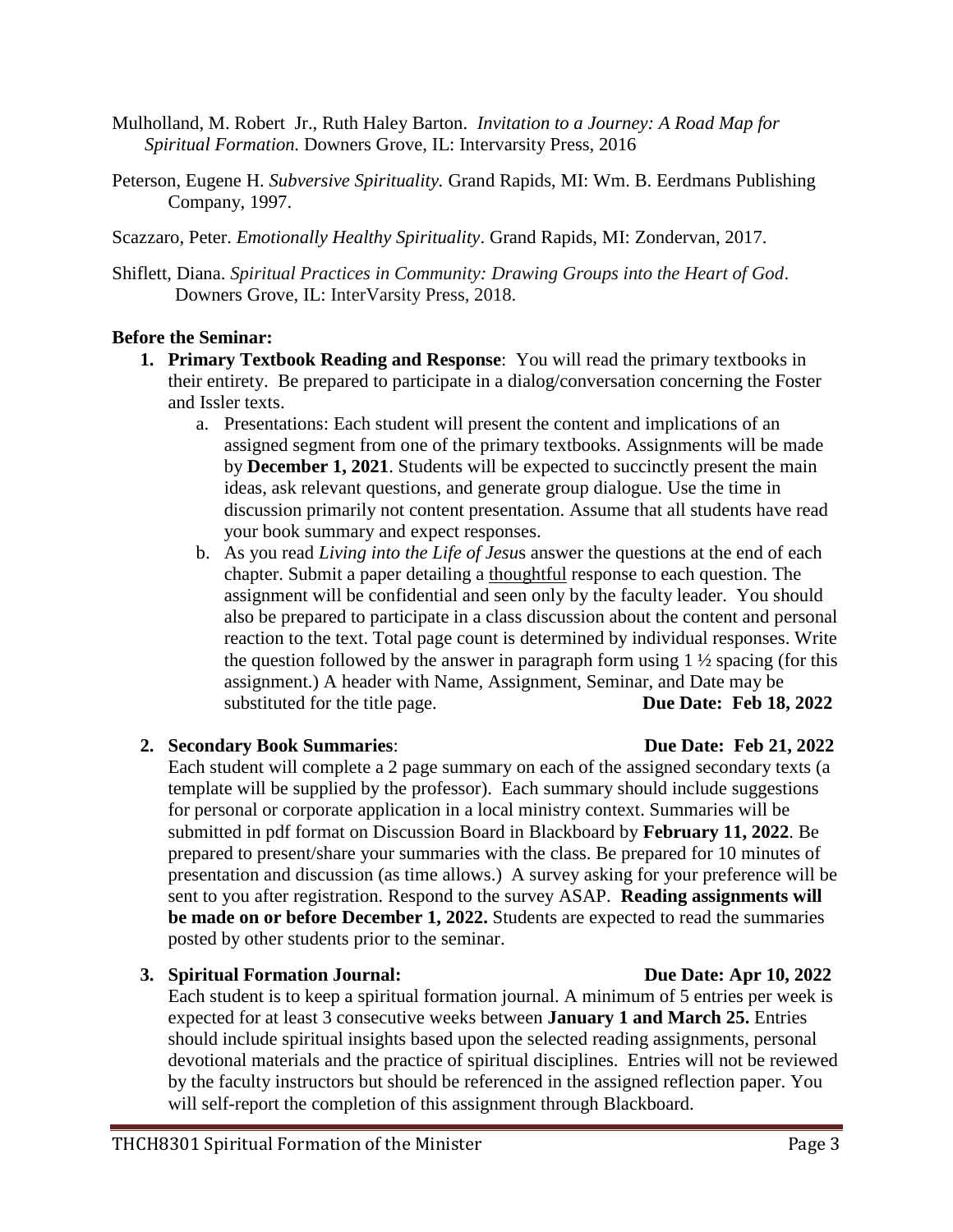# **4. Interview:****Due Date: Feb 21, 2022**

Interview an experienced and respected pastor (or staff member) on the theme of spiritual formation. Prepare a written summary (3-4 pages) of the interview highlighting the most salient responses. Be prepared to discuss your conclusions during the seminar. Ask the pastor to:

- o Define spirituality and state the value of spiritual formation for the pastor
- o Identify marks of spiritual maturity
- o Indicate how spiritual maturity can be achieved
- o Ask about maintaining spiritual vitality in ministry (and failure to do so.)
- o Note particular challenges or problems related to the spiritual formation of a pastor

# **During the Seminar:**

- **5. Seminar Participation:** Students are expected to be active participants in all sessions of the seminar. Note: The seminar actually begins with the receipt of the syllabus and continues through the material completed after the three day component. The seminar does not consist only of the three day session time component.
- **6. Discussion of the Primary Textbooks:** Students are expected to demonstrate critical thinking and reflection through discussion of insights, questions, disagreements, comprehensions and criticisms of the primary textbooks.
- **7. Reports on Interviews:** Students will report briefly on their interviews.
- **8. Group Presentations:** Students will be placed into groups and assigned topics from the *Devotional Classics* textbook to read and to present during class time. Assignments will be made by **December 1, 2022.** Students will be expected to succinctly present the main ideas, ask relevant questions, and generate group dialogue. Allow approximately 15 minutes for your group's presentation. (see assignment #1)
- **9. Presentations of the Secondary Textbooks:** Each student will present the summary of assigned secondary textbooks (probably in pairs or small groups.). The template for the summary is available on Blackboard. Allow approximately 10 minutes for your presentation and class discussion. Use the time for both content and concept dialogue. Assume that students have read your book summary and expect responses. (see assignment #2)

# **Following the seminar:**

# **10. Reflection Paper - Due Mar 31, 2022**

Submit a paper synthesizing the content and experience of this seminar. The paper, 6-8 pages in length, should utilize the data gathered from the interview (Assignment #4), personal practices and theological/theoretical concepts. The paper will have two sections, personal and corporate. (You are urged to formulate your content as you complete your course assignments.) *Address the following topics and questions in your paper.* **Personal:**

- Compare the interview responses to the principles learned during this seminar.
- Which 3 disciplines are most impactful to **your** spiritual formation?
- Which spiritual discipline(s) do you most need to add to your lifestyle? Why?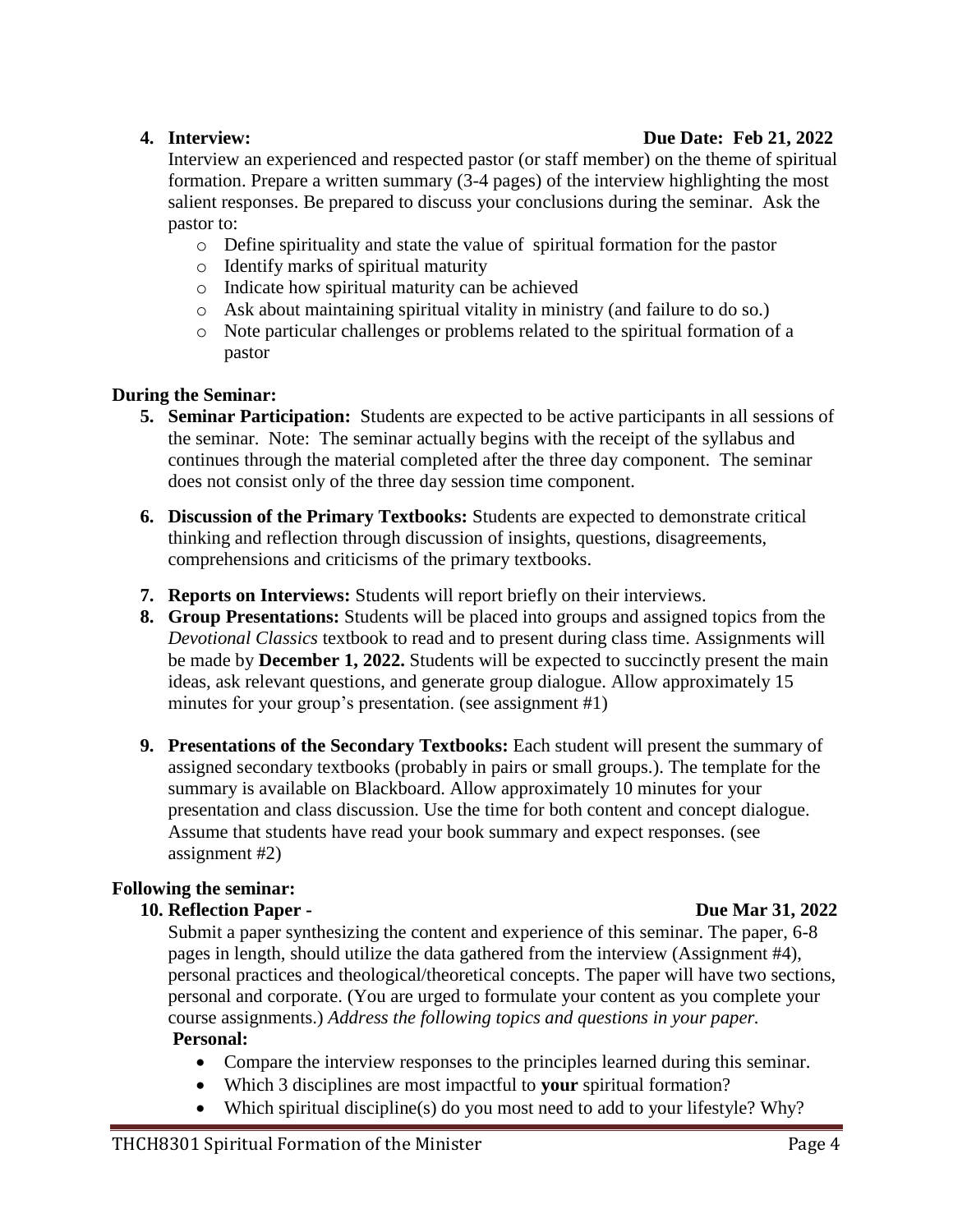- Which spiritual discipline seems the most difficult to continue in your life? Why?
- What insights about your spiritual walk or personal life did you discover?
- How does your own spiritual life influence the spiritual health of the congregation or leadership team?
- What disciplines should be emphasized more strongly in your congregation?

#### **Corporate/Congregational:**

- State how a pastor may facilitate spiritual formation of the congregation.
- Discuss how spiritual health shapes a pastor's priorities, perception of authority and power, leadership style, and the content and spirit of preaching and congregational worship.
- Offer suggestions how a pastor can make spiritual formation a more integral part of local Christian ministry.

#### **11. Final Project -Personal Growth Plan Due: Due: Due Mar 31, 2020**

Design a one-year personal spiritual growth plan. Determine your spiritual formation weakness/needs and articulate specific goals to address them. (base on assignment #10) Include spiritual practices presented and discussed in class such as Bible reading, meditation, prayer, simplicity, devotional readings, group life, etc. Final products will depend on individual plans so creativity is encouraged. Include a bibliography of texts to be read or used in the plan. Cite websites, resources, etc. used in plan construction.

#### **Evaluation**

| <b>Book Reading and Response</b> | 15% |
|----------------------------------|-----|
| Book Summaries 2@10              | 20% |
| Interview                        | 15% |
| Journal (self-report)            | 10% |
| <b>Reflection Paper</b>          | 15% |
| Final Project (PGP)              | 25% |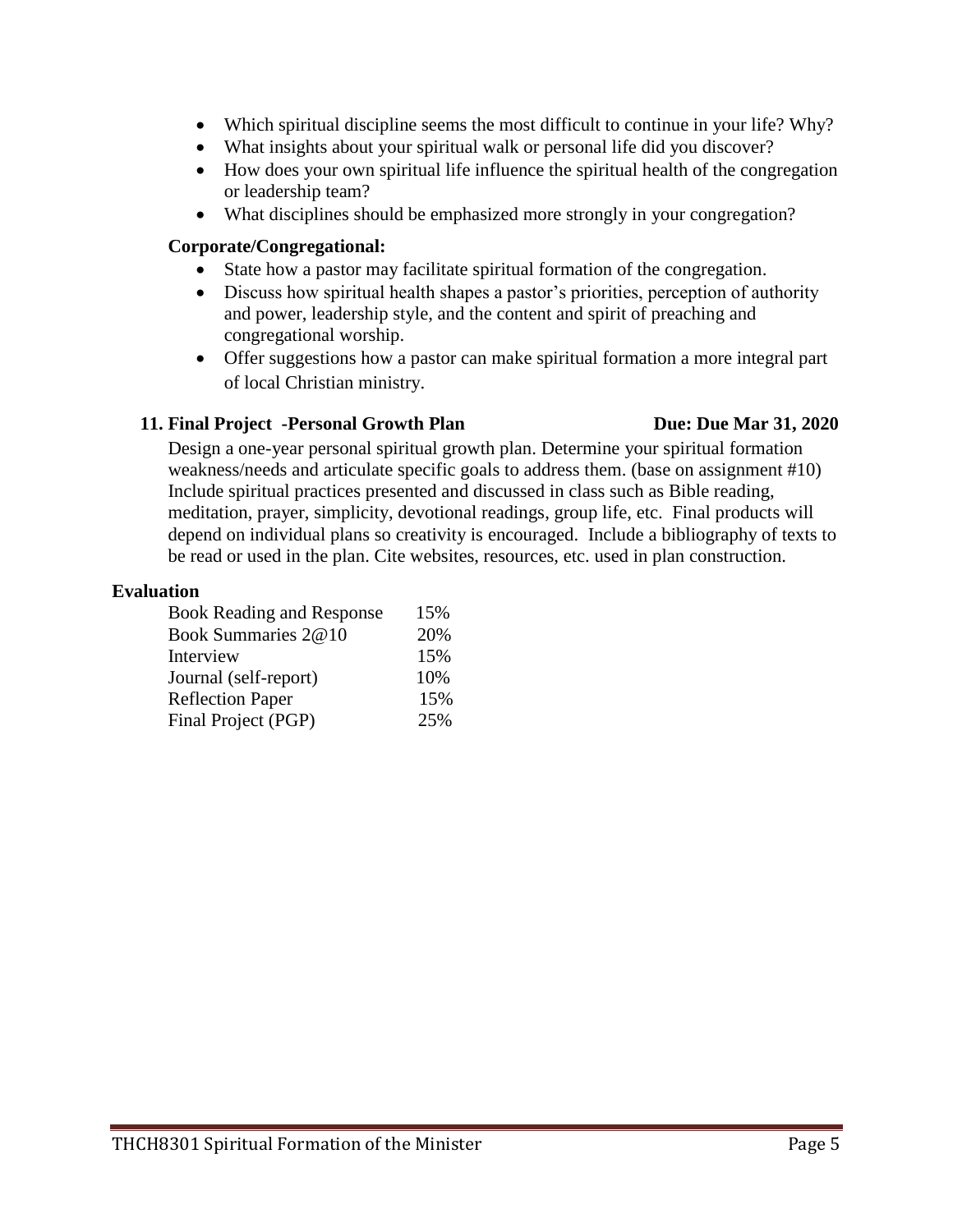# **Class Schedule: (Subject to Change)**

The seminar is scheduled to meet from 1:00 to 9:00 p.m. (Central Daylight Saving Times) on Monday, February 21; 8:00am to 4:00pm on Tuesday, February 22, and Wednesday, February 23.

#### **Tuesday**

| Introductions and Seminar Overview (Dr. Stone) |
|------------------------------------------------|
| <b>Issler Text - Discussion</b>                |
| <b>Break</b>                                   |
| Biblical/Theological Backgrounds (Dr. Butler)  |
| <b>Break</b>                                   |
| Solitude & Meditation                          |
| Debrief / Interview Reports (Groups of 3)      |
| Conclusion, Presentation Preparation (dismiss) |
|                                                |

# **Wednesday**

| Devotion & Review (Dr. Butler)                                |
|---------------------------------------------------------------|
| <i>Devotional Classics</i> – Review and dialogue (Dr. Butler) |
| <b>Break</b>                                                  |
| <i>Devotional Classics</i> – Review and dialogue continued    |
| Lunch                                                         |
| <b>Book Reports - Contemporary</b>                            |
| <b>Break</b>                                                  |
| Solo Prayer                                                   |
| Discussion and Application                                    |
|                                                               |

# **Thursday**

| $8:15 - 8:30$ am         | Devotion & Review (Dr. Stone)                       |
|--------------------------|-----------------------------------------------------|
| $8:30 - 10:15$ am        | Spiritual Development Theory (Dr. Stone)            |
| 10:15 -10:30am           | <b>Break</b>                                        |
| 10:30 - 11:45am          | <b>Book Reports - Classic</b>                       |
| $11:45 - 1:00 \text{pm}$ | Lunch                                               |
| $1:00 - 2:30$ pm         | Observations & Discussion                           |
| $2:30 - 3:30$ pm         | <b>Assessment and Application</b>                   |
| $3:30 - 4:00$ pm         | Wrap up, unfinished business, follow up assignments |
|                          |                                                     |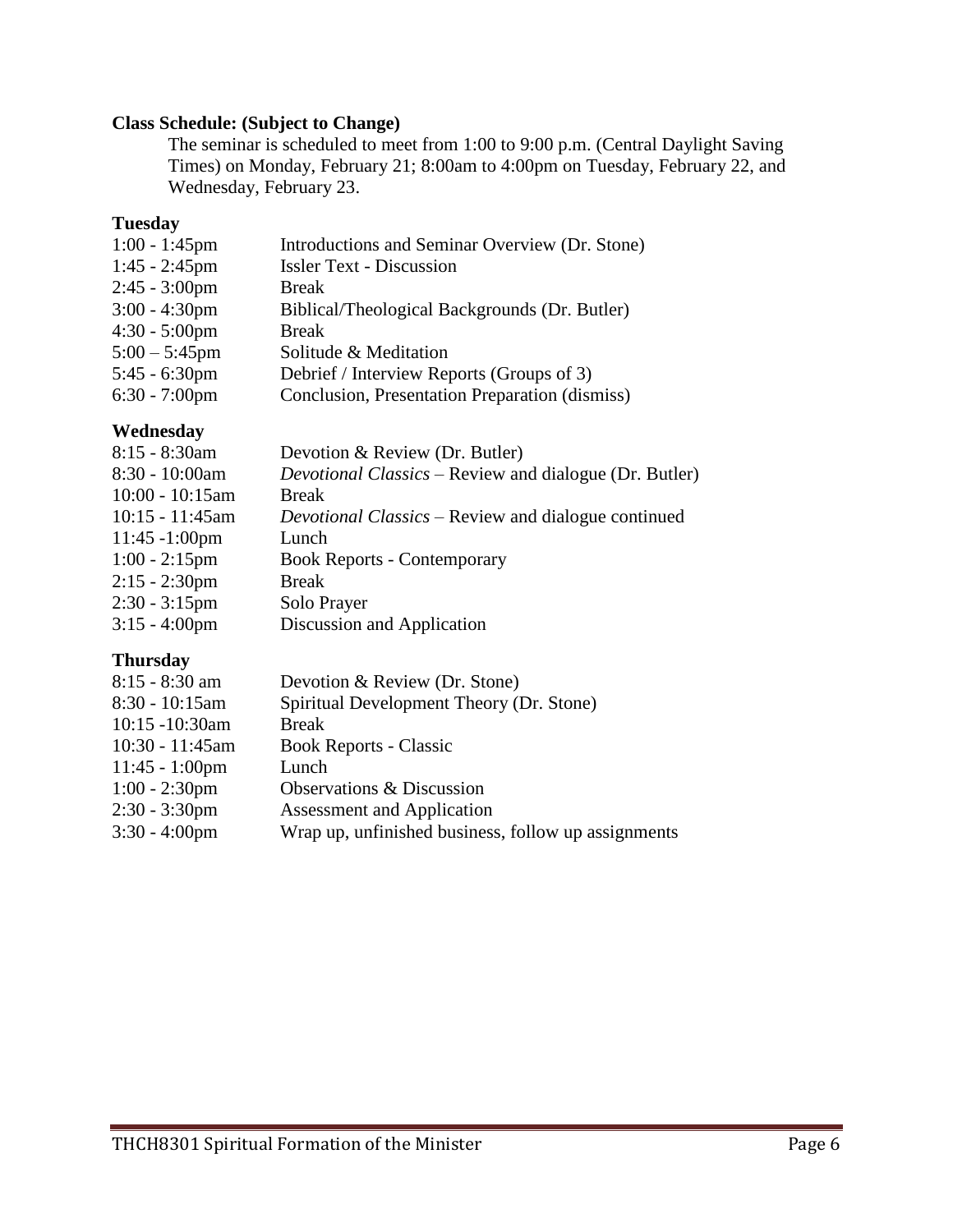#### **Selected Bibliography**

Barna, George**.** *Growing True Disciples*. Colorado Springs: Waterbrook Press, 2001.

Blackaby, Henry T. and Claude V. King. *Experiencing God: How to Live the Full Adventure of Knowing and Doing the Will of God*. Nashville: B & H, 1994.

**\_\_\_\_\_\_\_\_.** *Hearing God's Voice*. Nashville: B & H, 2002.

- Bonhoeffer, Deitrich. *The Cost of Discipleship*. Translated by R. H. Fuller. New York: Macmillan, 1963.
- Bridges, Jerry. *The Pursuit of Holiness*. Colorado Springs: NavPress, 1978.

\_\_\_\_\_\_\_\_. *The Practice of Godliness*. Colorado Springs: NavPress, 1983.

Chandler, Diane J. *Christian Spiritual Formation: An Integrated Approach for Personal and Relational Wholeness.* Downers Grove, IL: IVP Academic, 2014.

Coleman, Robert E. *The Master Plan of Evangelism*. Grand Rapids, MI: Revell, 1993.

\_\_\_\_\_\_\_\_. *The Master Plan of Discipleship*. Grand Rapids, MI: Revell, 1987.

Cymbala, Jim. *Break Through Prayer*. Grand Rapids, MI: Zondervan, 2003.

\_\_\_\_\_\_\_\_. *Fresh Wind, Fresh Fire*. Grand Rapids, MI: Zondervan, 1997.

- Elliff, Tom. *A Passion for Prayer: Experiencing Deeper Intimacy with God*. Fort Washington, PA: CLC Publications, 2010.
- Estep, James R. and Jonathan H. Kim, Eds. *Christian Formation: Integrating Theology and Human Development*. Nashville,TN: B& H Academic. 2010
- Floyd, Ronnie. *The Power of Prayer and Fasting*. Nashville: Broadman & Holman, 1997.

\_\_\_\_\_\_\_\_. *Freedom of Simplicity: Finding Harmony in a Complex World*. New York: HarperCollins, 2005.

Foster, Richard J. *Prayer: Finding the Heart's True Home.* San Francisco, CA: HarperOne, 1992.

- Foster, Richard J. and James Bryan Smith. *Devotional Classics*. Revised and expanded ed. New York: HarperCollins, 2005.
	- \_\_\_\_\_\_\_\_. and Gayle D. Beebe. *Longing for God*. Downers Grove: IVP Books, 2009.

\_\_\_\_\_\_\_\_. and Emilie Griffin. *Spiritual Classics: Selected Readings on the Twelve Spiritual Disciplines*. New York: HarperCollins, 2000.

Holt, Bradley P. *Thirsty for God: A Brief History of Christian Spirituality*. 2d edition. Minneapolis, MI: Fortress Press, 2005.

Hughes, R. Kent. *Disciplines of a Godly Man*. Wheaton: Crossway, 2001.